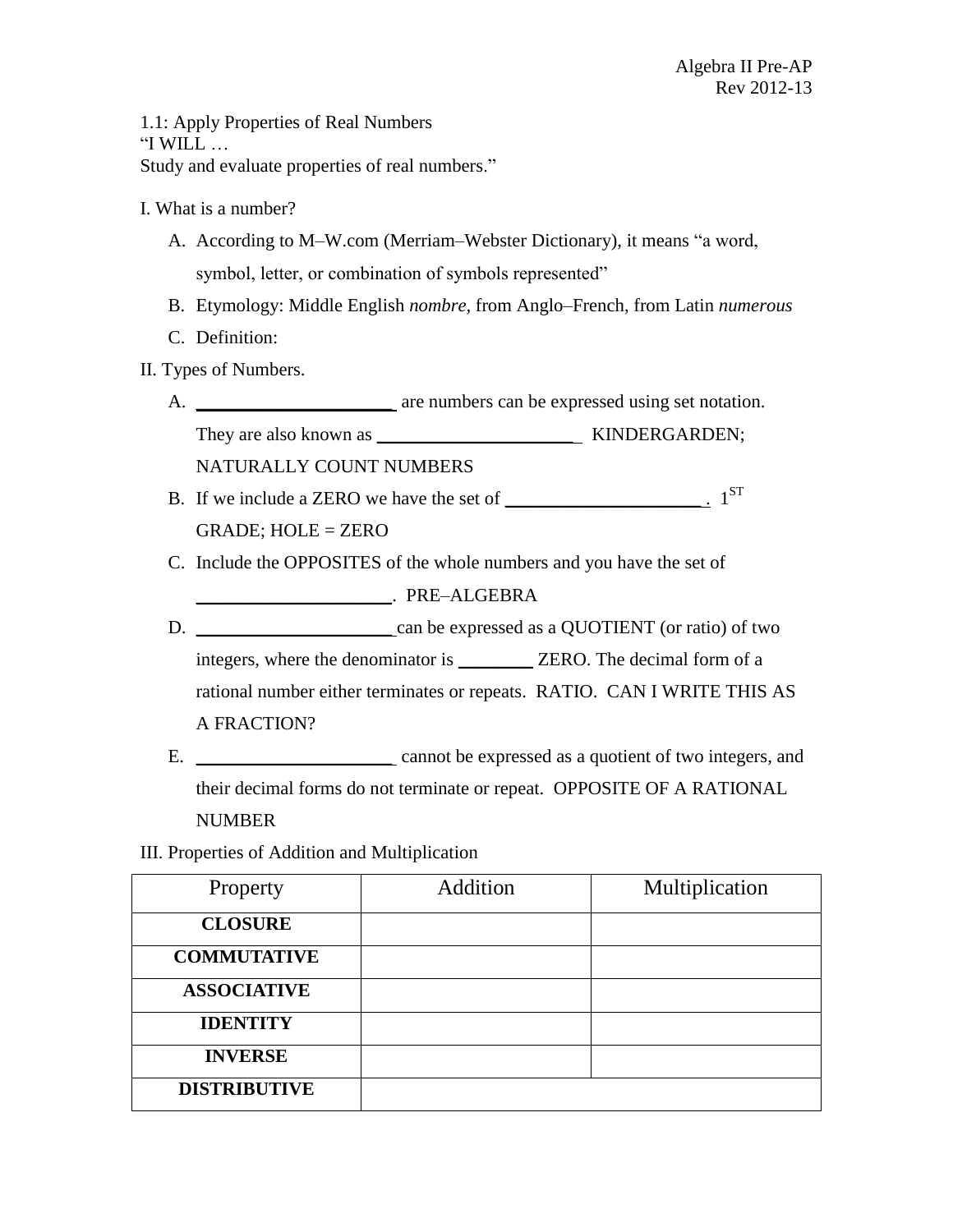## IV. Model Problems

| Ex 1: Consider the numbers                                                        | $\overline{Ex}$ 2: Consider the numbers                                     |
|-----------------------------------------------------------------------------------|-----------------------------------------------------------------------------|
| $\left\{2.\overline{3}, \pi, \sqrt{5}, -\frac{11}{2}, 2.7652\right\}$ , Order the | $\left\{-0.2, \frac{7}{5}, -5, -\pi, \sqrt{2}, -3.14, 0, 1\right\}$ , Order |
| numbers from greatest to least and classify                                       | the numbers from greatest to least and                                      |
| each number by the subset of the real                                             | classify each number by the subset of the                                   |
| number to which it belongs to.                                                    | real number to which it belongs to.                                         |
|                                                                                   |                                                                             |
|                                                                                   |                                                                             |
| Your Turn: Consider the numbers                                                   | Ex 3: Identify the property that illustrates,                               |
|                                                                                   | $7 + 4 = 4 + 7$ .                                                           |
| $\left\{-1.7,5,\frac{9}{2},-\sqrt{7},-3\right\}$ , Order the numbers              |                                                                             |
| from greatest to least and classify each                                          |                                                                             |
| number by the subset of the real number to                                        |                                                                             |
| which it belongs to.                                                              |                                                                             |
|                                                                                   |                                                                             |
|                                                                                   |                                                                             |
|                                                                                   |                                                                             |
|                                                                                   |                                                                             |
|                                                                                   |                                                                             |
|                                                                                   |                                                                             |
|                                                                                   |                                                                             |
|                                                                                   |                                                                             |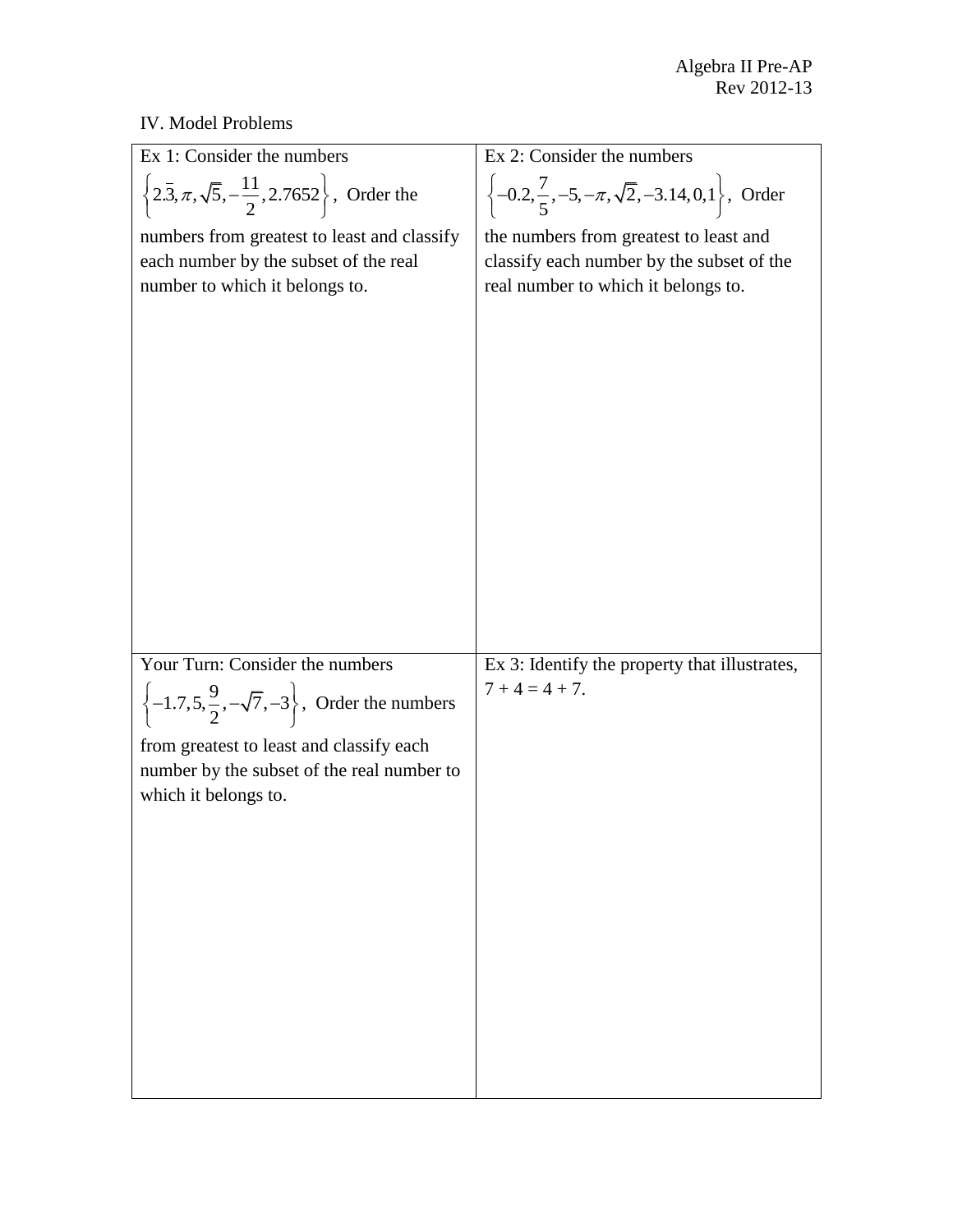| Ex 4: Find the additive and multiplicative       | Ex 5: Write the additive and multiplicative |
|--------------------------------------------------|---------------------------------------------|
| inverse of 12                                    | identity property of-9/4                    |
|                                                  |                                             |
|                                                  |                                             |
|                                                  |                                             |
|                                                  |                                             |
|                                                  |                                             |
|                                                  |                                             |
|                                                  |                                             |
|                                                  |                                             |
|                                                  |                                             |
|                                                  |                                             |
| Your Turn: Write the additive and                | Ex 6: Classifying each statement as         |
| multiplicative identity property of 12/11        | sometimes, always, or never true. Give      |
|                                                  | examples or properties to support your      |
|                                                  | answers, $a \bullet b = a$ , where $b = 3$  |
|                                                  |                                             |
|                                                  |                                             |
|                                                  |                                             |
|                                                  |                                             |
|                                                  |                                             |
|                                                  |                                             |
|                                                  |                                             |
|                                                  |                                             |
|                                                  |                                             |
| Ex 7: Classifying each statement as              | Your Turn: Classifying each statement as    |
| sometimes, always, or never true. Give           | sometimes, always, or never true. Give      |
| examples or properties to support your           | examples or properties to support your      |
| answers, $(a \div b) \div c = a \div (b \div c)$ | answers, $a - (b + c) = (a - b) + (a - c)$  |
|                                                  |                                             |
|                                                  |                                             |
|                                                  |                                             |
|                                                  |                                             |
|                                                  |                                             |
|                                                  |                                             |
|                                                  |                                             |
|                                                  |                                             |
|                                                  |                                             |

**Assignment: Page 6, 3-15 odd (3-7 odd also classify the numbers as rational, irrational, integer, whole, and natural), 49-53 odd**